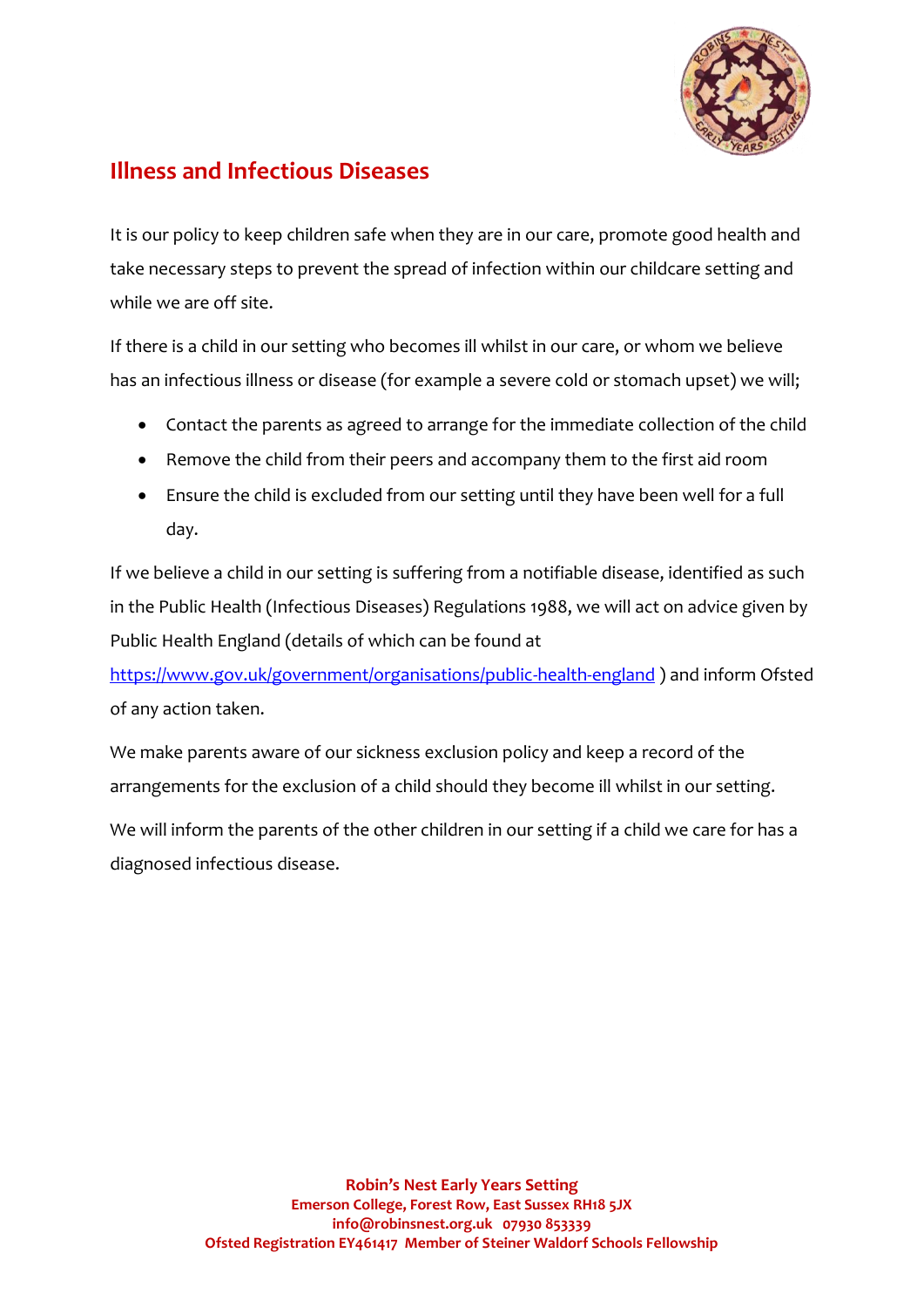

# **Guidance on what to do in the case of serious accidents, illness or death**

### **Ofsted Guidance**

**Registered providers must notify OFSTED** or the childminding agency with which they are registered of any serious accident, illness, injury or death of any child while in their care, and of the action taken. Notification must be made as soon as is reasonably practicable, but in any event within 14 days of the incident occurring. A registered provider, who, without reasonable excuse, fails to comply with this requirement, commits an offence. **Providers must also notify the Local Authority Designated officer (LADO). In East Sussex we recommend you do this at the same time.** Providers must act on advice from the LADO. *(Statutory Framework for the EYFS, September 2014)*

#### **LADO Guidance**

Details about the incident must be provided, including where, when and how the incident happened. Personal details, for example the name and age of the child or children involved, and details of any other people involved must be given to the LADO. You may be asked to put the information in writing. A record of all information given, whether by telephone or in writing, will be kept on record. This information may be shared with other agencies that have duties in relation to the incident, such as local authority environmental health departments.

If you are on the Early Years Register you are committing an offence by not notifying Ofsted within 14 days, unless you have a reasonable excuse.

If you are on the Childcare Register, it is not an offence, but failing to notify Ofsted would be taken into account in making any decisions about your continued registration, if it was brought to Ofsted's attention.

#### **You must notify OFSTED and the LADO about:**

**Robin's Nest Early Years Setting Emerson College, Forest Row, East Sussex RH18 5JX info@robinsnest.org.uk 07930 853339 Ofsted Registration EY461417 Member of Steiner Waldorf Schools Fellowship**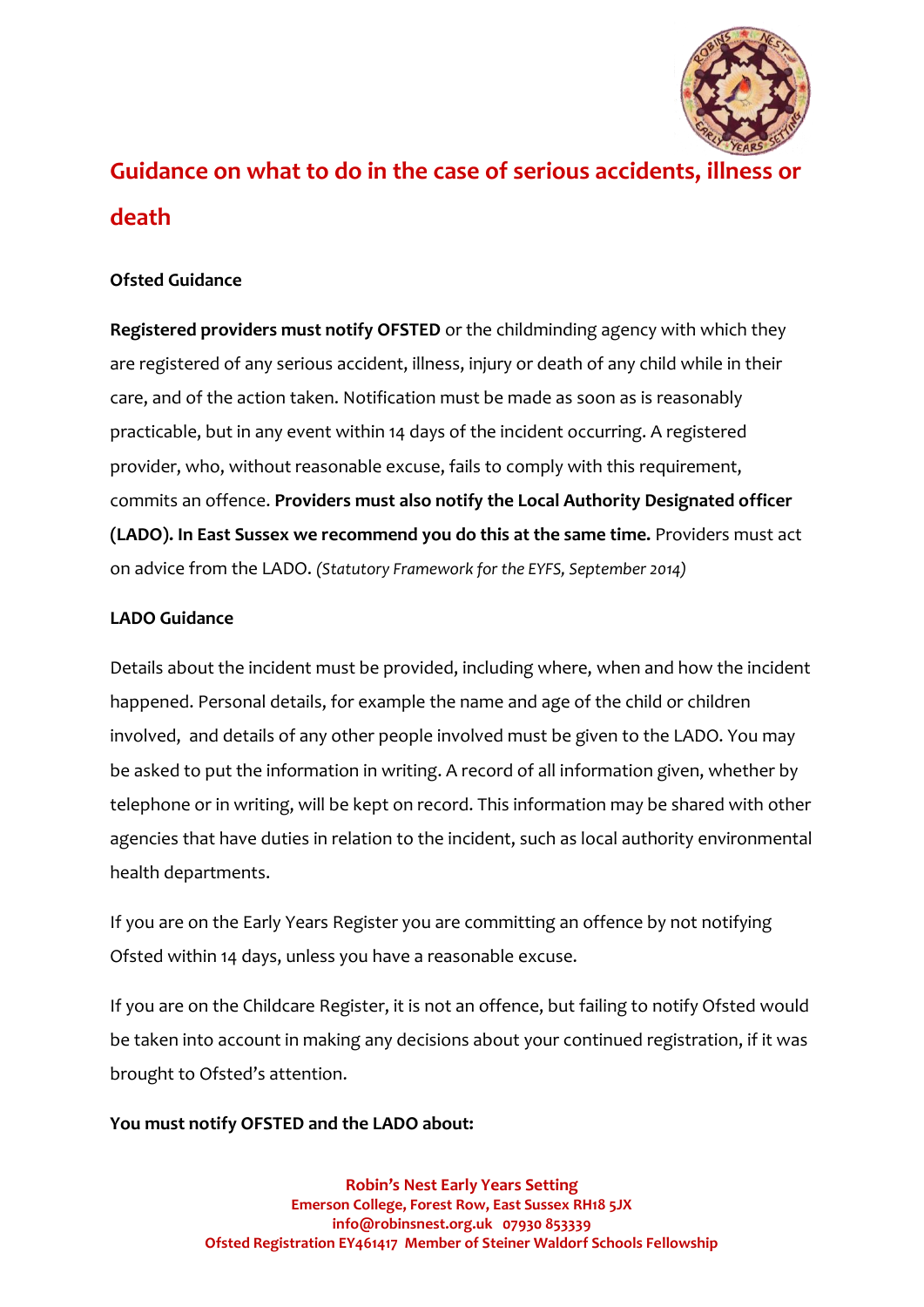

- The death of a child whilst in your care, or later, as a result of something that happened while the child was in your care
- Death or serious accident or serious injury to any other person on your premises (Childcare Register only)
- Serious injuries (please see the section below for the definition of serious injuries)
- Where a child in your care needs to go to Accident and Emergency Department of a hospital (and requires hospitalisation for more than 24 hours), either directly from your provision or later, as the result of something that happened while the child was in your care
- Any significant event that is likely to affect your suitability to care for children

#### Serious injuries are defined as:

- Broken bones or a facture
- Loss of consciousness
- Pain that is not relieved by simple pain killers
- Acute confused state
- Persistent, severe chest pain or breathing difficulties
- Amputation
- Dislocation of any major joint including the shoulder, hip, knee, elbow, or spine
- Loss of sight (temporary or permanent)
- Chemical or hot metal burn to the eye or any penetrating injury to the eye
- Injury resulting from an electric shock or electrical burn leading to unconsciousness, or requiring resuscitation or admittance to hospital for more than 24 hours
- Any injury leading to hypothermia, head-induced illness, unconsciousness, requiring resuscitation, or requiring admittance to hospital for more than 24 hours
- Unconsciousness caused by asphyxia or exposure to harmful substance or biological agent
- Medical treatment or loss of consciousness arising from absorption of any substance by inhalation, ingestion or through the skin

**Robin's Nest Early Years Setting Emerson College, Forest Row, East Sussex RH18 5JX info@robinsnest.org.uk 07930 853339 Ofsted Registration EY461417 Member of Steiner Waldorf Schools Fellowship**